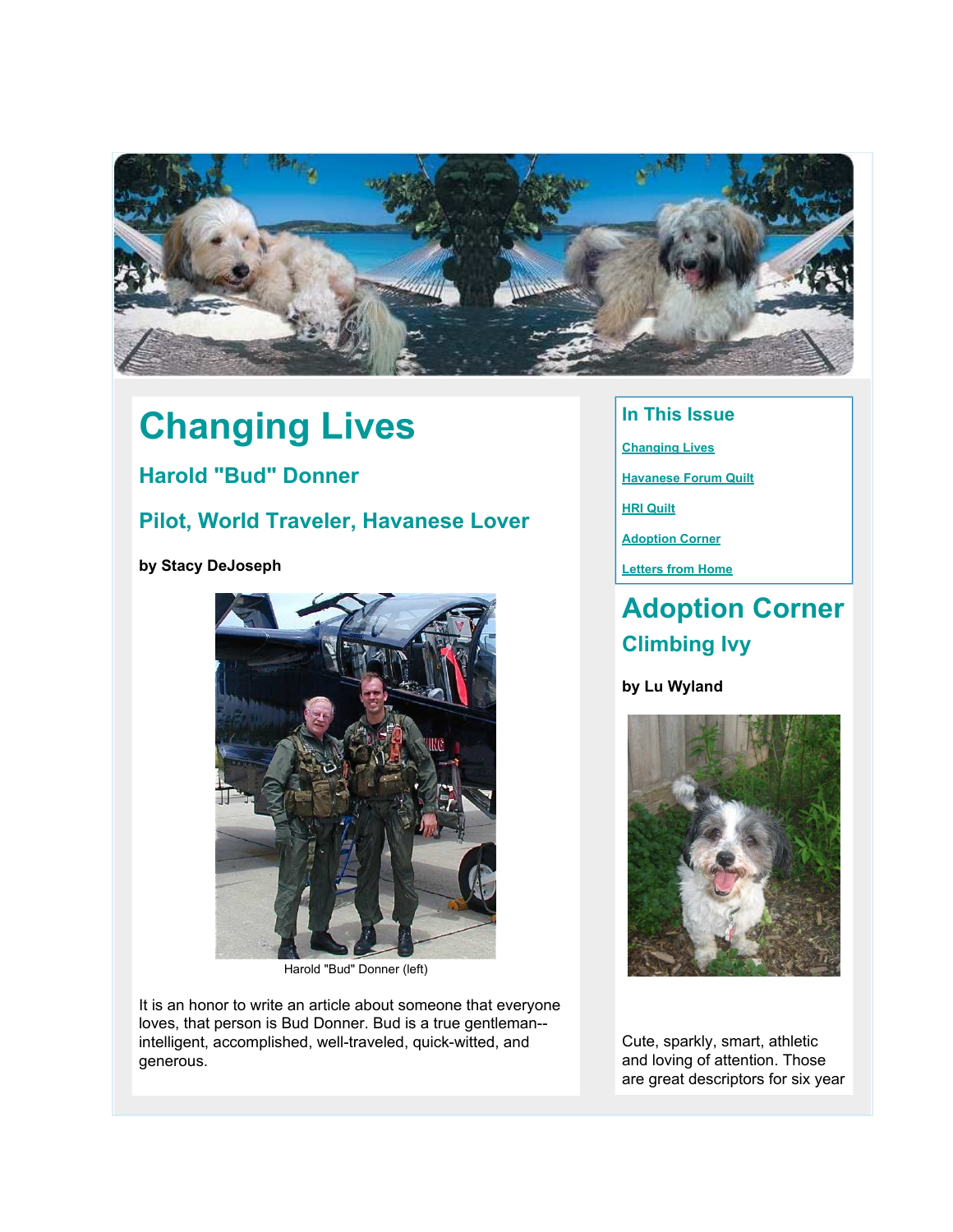Bud grew up on Long Island, New York. He and his bride, Louise, met in high school and will soon celebrate their 50th wedding anniversary. They have two daughters, four grandchildren, and one great-grandson.

This well-rounded man has had many life experiences. After serving as a pilot in the U.S. Air Force for nine years, Bud flew for Continental Airlines for 17 years. Positions with the N.T.S.B. and the F.A.A. as an accident investigator followed. Retired from government service, he currently works as an aviation safety consultant for Airbus. These positions and vacations have taken him to at least 35 countries, among them Russia, China, Egypt, Italy, Germany, Spain, England, Holland, France, India, Colombia, Peru, Brazil, Angola, Tunisia, South Africa, Viet Nam, Japan, and Korea.

Some of Bud's many hobbies and interests have included sailing, touring through Europe on a bicycle, photography, and cooking. He is the only person I've ever known to own a hot air balloon business, and he and Louise flew in the Albuquerque Balloon Fiesta.

Beyond his love of Havanese and family, he "adores" his Mazda Miatas .... he's on his third. Touring with different Miata clubs keeps him regularly cruising around our country and Canada. These tours likely can't compare though to being a co-driver in a 1929 Mercedes in the Mille Miglia, a 1,000 mile rally in Italy.

Bud is dedicated to his dogs, our breed, and always to our little rescue Havanese. On many occasions, he has driven hundreds of miles to transport rescue dogs, conducted home visits for potential adopters or new volunteers, fostered rescue Havanese, gone to shelters to identify dogs, or happily placed a rescue "graduate" with a loving family.

Both Bud and Louise are the HRI State Contacts for Virginia, Maryland and the District of Columbia. During the past two years Bud has been a member of the Board of Directors of HRI, serving as our first male member and treasurer. His work has been outstanding and it has been a true pleasure to work with him. He is retiring next month from the treasurer position, but will continue his fine work with our organization.

Bud Donner is always there, responding to rescue's needs. He does his work quietly and well, with integrity and without fanfare. One of our greatest supporters, he gives from his heart (and wallet) whether asked or not. Bud is tremendously respected and loved. He is an HRI angel.

old Ivy but only if we add LOVABLE.

Ivy was one of ten Havanese released from a puppy mill where she'd spent her life producing puppies. She was in very poor condition when she came into rescue with very infected teeth which led to eye and ear infections. In addition, Ivy had a serious bladder infection and a large hernia related to numerous litters.She has received all the medical treatment she needed for her health problems.

From the start, Ivy was amazingly resilient. She greeted women without reserve. She remains shy and fearful around some men but not all. Her tail is up and wagging much of the time. And unlike some former puppy mill dogs who try to blend into the background, Ivy loves attention! She looks around at times to see if anyone's watching her.

Ivy's a smart little dog. You can almost see the wheels turning as she tries to figure out the world. And remember I said, "agile" early on? Ivy has been found at the top of the cat climber, on top of the counter looking out the window and, conversely, on top of the patio table looking inside the house as her foster mom pours her morning coffee.

Ivy loves playing with boy dogs in particular. A canine companion will be important for her as she still looks to them to learn what is expected in different situations.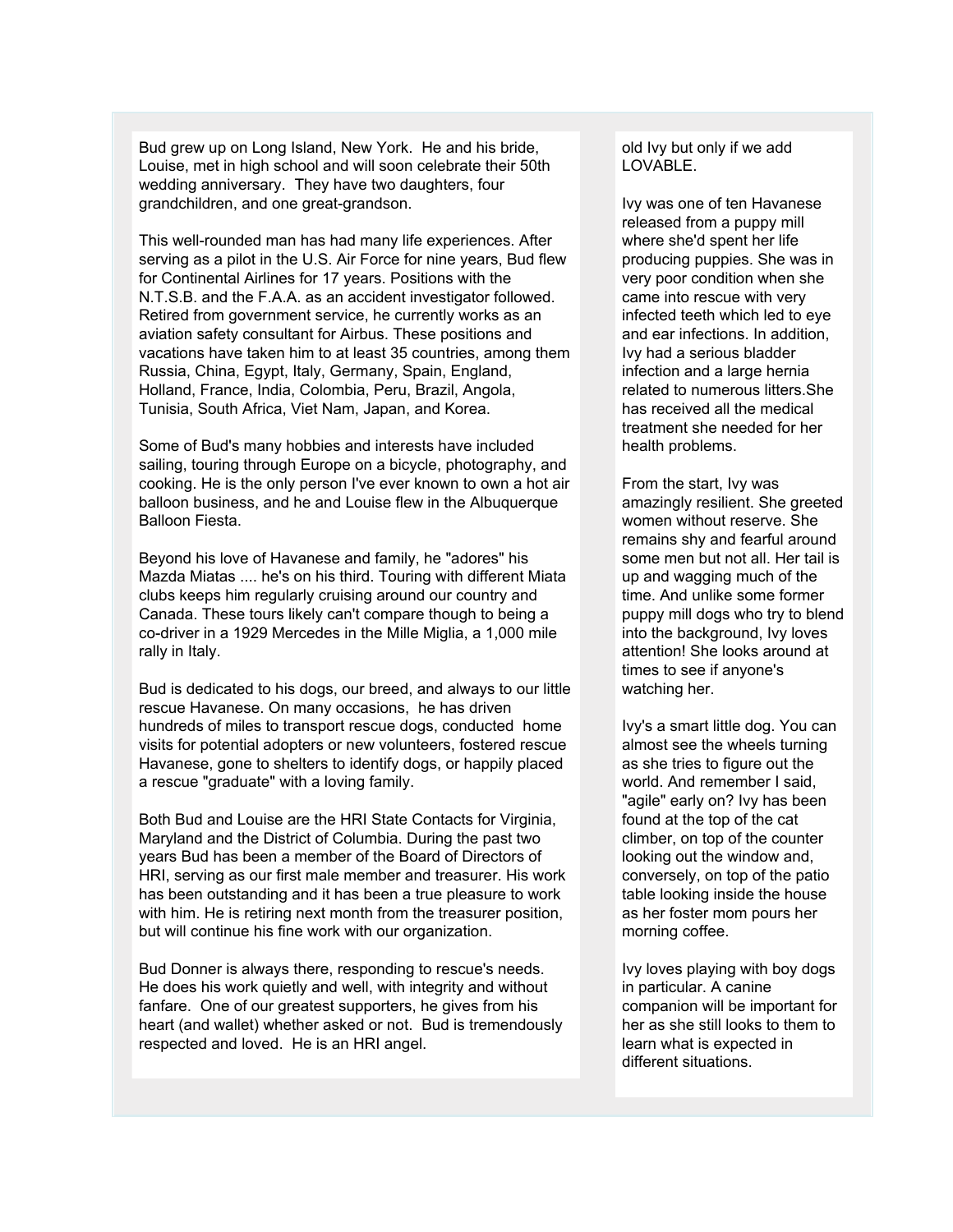## **Forum Quilt**

### **Undercover(s): The Story of the**

### **Havanese Forum Member's Quilt**

#### **By Suzy McQuown with Julie Jorgensen**



Following the overwhelming response to the quilt made by the women of the Havanese Forum last year, when many were able to actually see and touch the beautiful piece in Virginia at Nationals, a decision was made by the group to make two pieces in 2009, one to be donated to HRI and the other to the Havanese Fancier's of Canada Rescue.

Following a vote, the enchanting theme entitled "Four Seasons" was chosen and design work began almost immediately.Generous members helped with the funds necessary to finish the quilts and a drawing for a custom portrait pillow was conducted on a video cam complete with an unbiased choosing of the winner by Riley the Havanese.

Ivy continues to work on house training. She's much like a new puppy in that she needs to go out frequently. It could be behavioral, but also seems quite possible that Ivy doesn't have as much muscle control having carried so many litters over the years.

If you have time to spend with Ivy, it's hard to imagine a more loving and rewarding dog to adopt into your family. She will repay your attention and love with more of the same as well as undying devotion. This little girl deserves a family to call her very own.

#### Click [here](http://rs6.net/tn.jsp?et=1102635620920&s=2126&e=001wBy7xx-assALCP3_bSSgAc2hZ7_FJ0BoVs1JcuLrggxRG6xd1LwUC4G7x7NkRkM4uTd5ZiZnN0zhz4qlKznD3CR_mieuNWeCsHI7h8F97PEAudj8m1102ba0uE1QK0HitmgeBfZV2CP-FVXR7v6phUDwVRNi9l1W167cp1quf0wzVMD06ImHaH0YKeafgcoFSOWWhN6OZfoT_MBIZcH6KwrnfaoBSDBShPOsQk2j8RGCkBNsTzAHrEf-WohwRAUc)

to learn more about Ivy.



## **Letters From Home Montana's Bandit Accused of Stealing His Owner's Heart**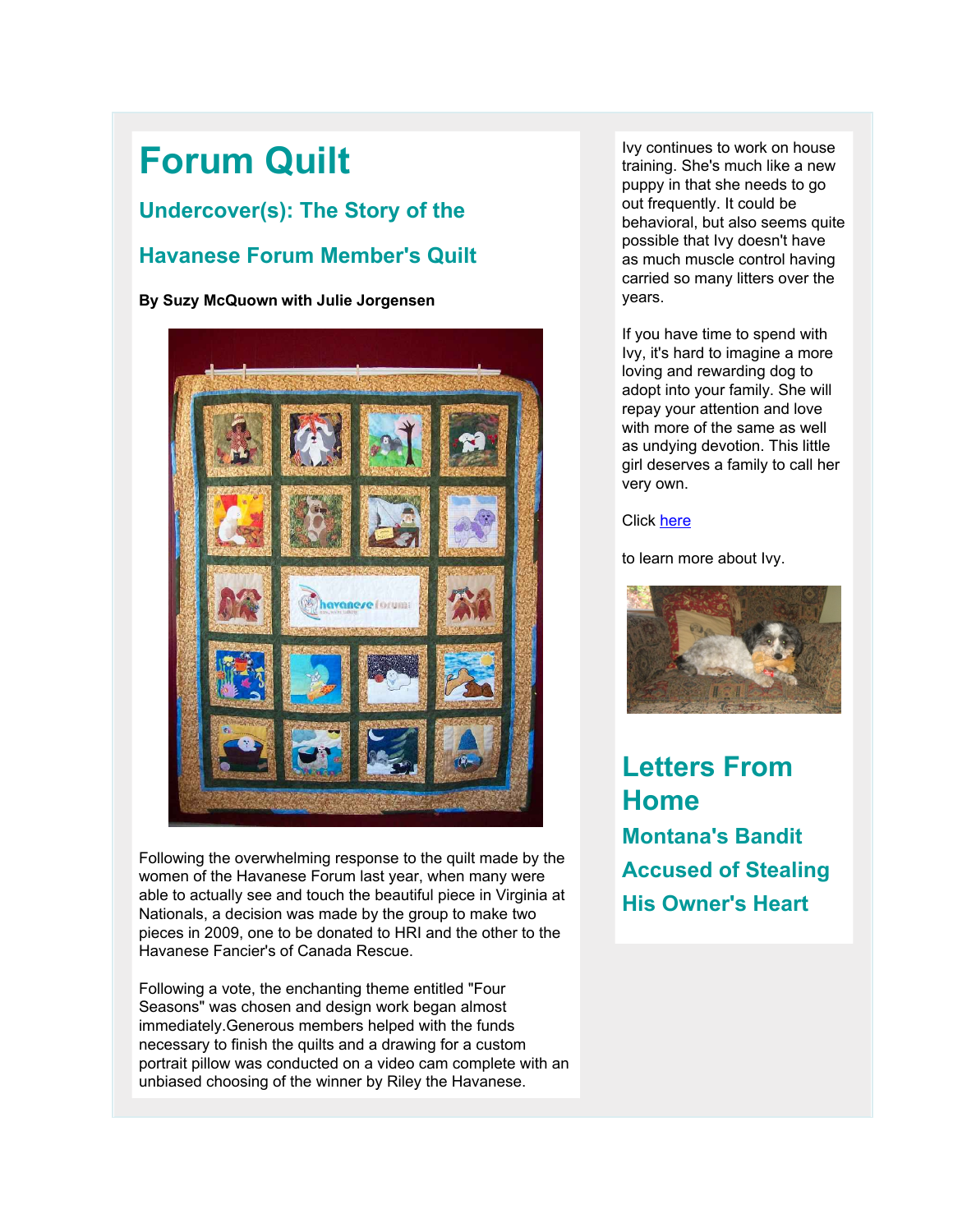As blocks were submitted, careful consideration was given to placement and balance, and the result are two splendid pieces full of beauty, care, and much, much love. The HRI Quilt is dedicated to the memory of Dorothy Goodale, a strong supporter of the Havanese breed who passed away this year.

Havanese Rescue is indebted to each of the Forum Quilters and to those who donated their effort, time and funds to this project, one of our major fundraisers. As the number of Havanese entering HRI continues to grow, your hours of design, cutting and piecing, assembly and quilting, along with the money raised from the drawing where some very lucky person will win your lovely quilt, assures that every Havanese who needs us will be taken into our loving arms and open hearts.

## **HRI Quilt**

### **Havanese Antics Quilt Prances Onto the**

**Scene**

**By Lu Wyland**



Bandit's arrival into my life was a series of both unfortunate and fortunate events. Born in Hungary, he was flown to the U.S. and bounced from pet shop to pet shop until landing into the loving arms of HRI and adoptive parents Bud and Louise Donner. I began my search for a companion following the death of my dog, Crickey-Marie a few months prior. An email of inquiry to your organization was quickly answered, and the process of communication and introduction to Bandit began. I learned about the Havanese breed and received updates and photos of year-old, curly-haired, brighteyed, 12 pound Bandit.

What were the chances that I could use frequent flier miles and find a convenient schedule to get from Missoula, Montana to suburban Washington, DC.? Amazingly, perfect flights were available and off I flew across the country to pick up a Havanese puppy. I had concerns, but the love I felt for this guy far outweighed them and from the time I entered the Donner's home I knew Bandit, with his inquisitive eyes and mischievous personality, and I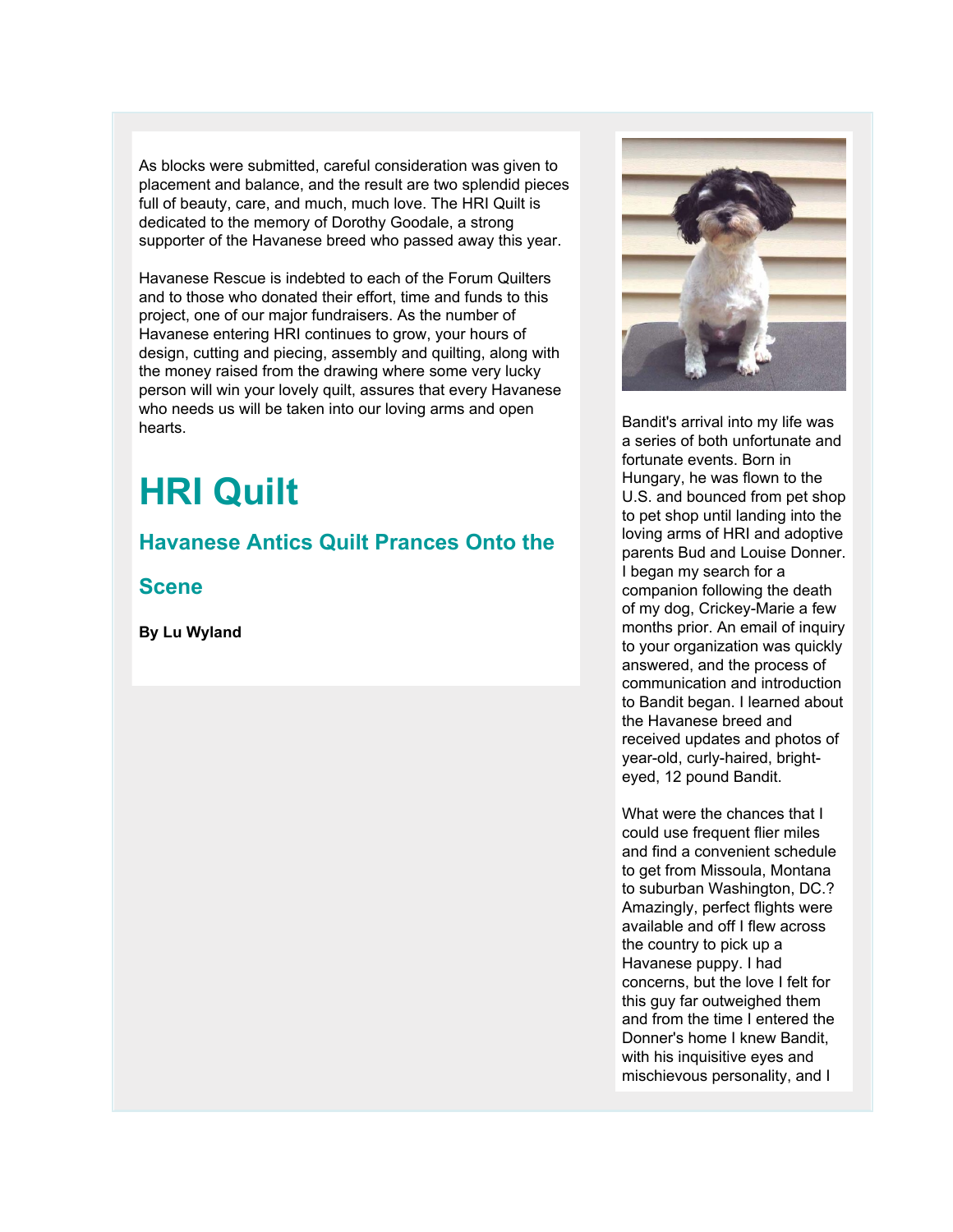

Somebody is going to be incredibly lucky. Seventeen people pooled their talent to create the beautiful **[Havanese Antics quilt](http://rs6.net/tn.jsp?et=1102635620920&s=2126&e=001wBy7xx-assDw8chvxWhk8UdzR02BZucLkIlQr2jBRPfwn01CErKYdNV0qxPogirpXxCwHLnr1FTsH80FDSoo36a223PG8j31J0EesOhFG6KdC6CID5qX6A==)** 

to benefit the dogs of Havanese Rescue Inc. Anyone can enter to win this original Havanese quilt.

This year's theme, Havanese Antics, inspired both discussion and memories on the quilt lists that resulted in some of the most delightful quilt blocks that have been seen in quite some time. Appliqued images of Havanese shredding, dancing, perching on couches, wrestling, running, riding and so much more adorn the quilt. At the center is a stunning block of a sable Havanese head, embellished with embroidery. Around the Havanese are patchwork blocks, many embroidered with descriptions that flavor our Havanese world.

The Havanese Antics quilt was carefully quilted by Pat Limburg. Each block has as many as four different colored threads in the quilting. It was done to enhance each block but not compete with the work the artist created in her block's design.

would spend the rest of our lives together.

Even though Bandit is a small dog, he is sturdy and strong. He is also smarter than I am and has his own vocabulary. Without any special training, he knows intuitively how to behave at the local nursing home when we visit. Bandit is so gentle, while remaining independent and spirited. He loves to run and I often drive to the reservoir to allow him to run like mad. Other times, we sedately walk in the park and feed the ducks. And, many days, Bandit travels to the office with me where I work part time as an attorney for several Indian tribes.

I am truly enjoying this precious little dog who started out on the other side of the world and who came to me from clear across the country. Havanese rock!

Evelyn Stevenson, owned and loved by Bandit

## **HavToHavIt General Store**

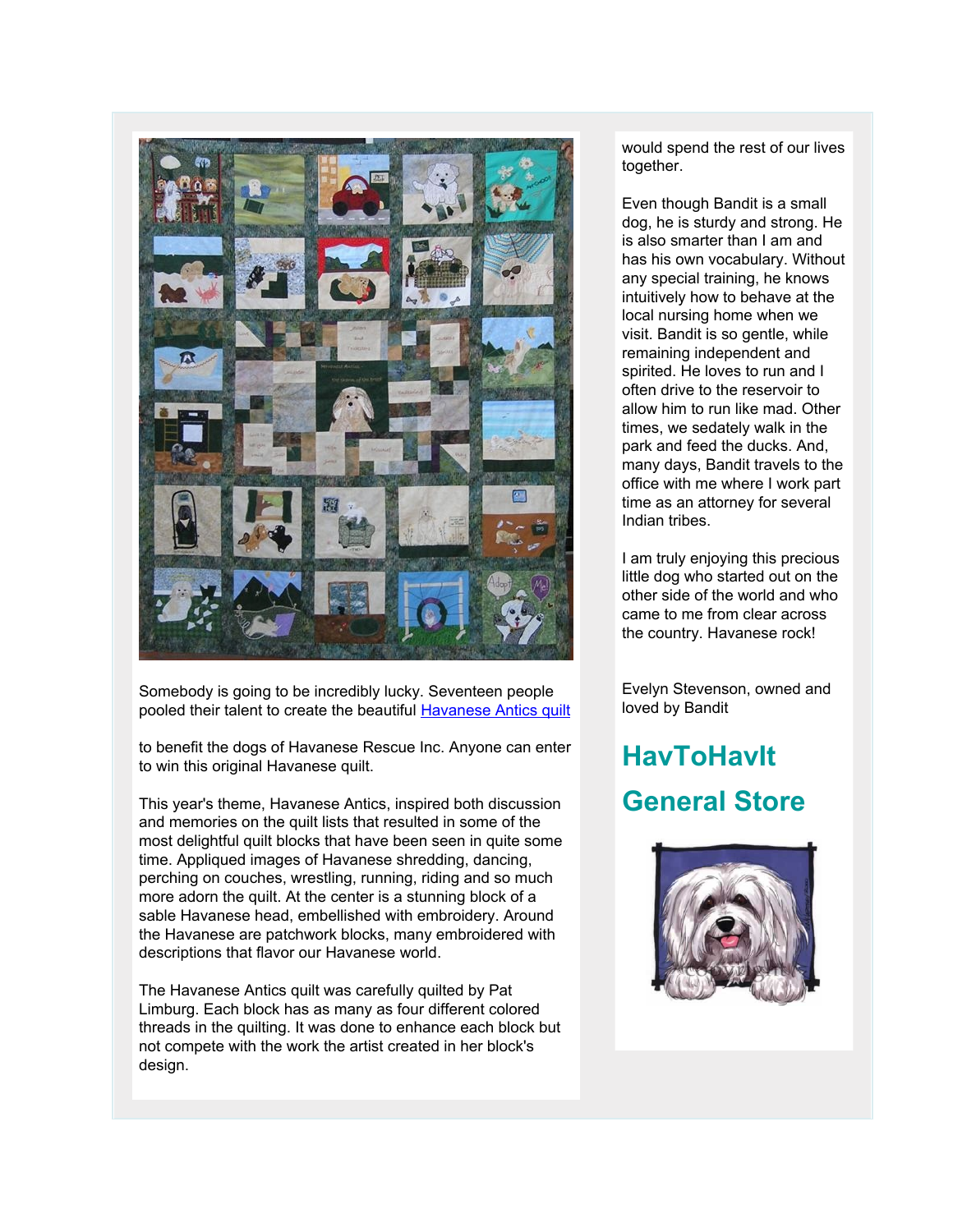Measuring 61" x 72", the quilt has a sleeve on the back to provide support in displaying this quilt in your home or business.

This is the 7th year the Havanese community has had the opportunity to win a gorgeous handmade quilt (or two or three!) to help support Havanese in rescue. A lot of love goes into each block, a perfect reflection for the love our Havanese bring to our homes. Everyone's a winner when they participate in the creation or support of this project with their donations for tickets.

## **Gotta Be in Pictures**

### **The HRI Rescue Calendar**

You've seen their adorable faces and followed their stories on the HRI website or in quilt ads. Once again, at public request the Havanese Rescue Calendar is available.

If you recall the last three rescue calendars, your Havanese (or other dog) can "be in pictures" too! Yes, for a small contribution, HRI's calendar will allow you to submit a small photo of your dog to be printed on the calendar day you specify. It's a great way to honor your pet's birthday, championship, "gotcha day," or to simply show off their wonderful holiday duds.

All funds, of course, will go to support the continuing and growing efforts of HRI. More specific information will follow regarding pricing. For now, please take a look through your digital photos and select a few perfect shots that you'd like to see on the calendar. What a perfect holiday surprise for the Hav-Loving friend or family member.

It is time to reserve your dates now. Only one photo and pet name per date so don't delay and miss out on your 1st choice.

Instructions:

Email: havfriends@gmail.com with your name, address, phone number, your 1st choice and 2nd choice date, and the pet's name for that date.

Attach that pet's digital jpeg photo image to the email and click "Send" ~ one entry for each pet photo/date. Each pet photo/ date entry costs \$ 10.00.

#### Chill at the **[HavtoHavIt General](http://rs6.net/tn.jsp?et=1102635620920&s=2126&e=001wBy7xx-assC095LjpiNGMF9NoWqsuR1uUFewPzrNvBDP8mBA0Ss9pNax8nw6np7SDER7Vhr4WqvZ06AbyqQexaB7bF-IHY7xq1pE5xRKI6qnvOE5Kt1qvw==) [Store](http://rs6.net/tn.jsp?et=1102635620920&s=2126&e=001wBy7xx-assC095LjpiNGMF9NoWqsuR1uUFewPzrNvBDP8mBA0Ss9pNax8nw6np7SDER7Vhr4WqvZ06AbyqQexaB7bF-IHY7xq1pE5xRKI6qnvOE5Kt1qvw==)**

! Cool new dog toys and sweet tees!

*The McCartney and Co. Havanese Happy Face design will bring a smile to everyone around you. And our breed is just that - happy - isn't it!*

## **Donations**

Everyone hears about the economy...few stop to think about what it means to pets. Pet relinquishment is increasing rapidly. Please help when you can.



#### **Quick Links**

- [How Your Donations are](http://rs6.net/tn.jsp?et=1102635620920&s=2126&e=001wBy7xx-assCYYZBcxa55rN0Ta46EHFMo02wnHcELxpexmIHgLM4ZYSJos7CkOxyw_BdsTxpGo0H79AJlCWz2UgEgj5X_PqKiHRrQeRkoVnfYoBP37j1aQkZ5nQvYgdTFSYWZFXPbENw9SwtvpWre37Hnr3tih-eNwvDVKoNQ3KbOsQTmHoJS1RFKDPyUdw_lKFCBU-fcZpSZ0uXZpex7NzI5VedOrheH7a2cpztiu_gElgliuKgJ-DH68hoi952TomcE3jfO7aUx8Z5pwe1Z1Tu6TSICP-k0FXJO1PYlRNgsMXUEygQowg==) [Used](http://rs6.net/tn.jsp?et=1102635620920&s=2126&e=001wBy7xx-assCYYZBcxa55rN0Ta46EHFMo02wnHcELxpexmIHgLM4ZYSJos7CkOxyw_BdsTxpGo0H79AJlCWz2UgEgj5X_PqKiHRrQeRkoVnfYoBP37j1aQkZ5nQvYgdTFSYWZFXPbENw9SwtvpWre37Hnr3tih-eNwvDVKoNQ3KbOsQTmHoJS1RFKDPyUdw_lKFCBU-fcZpSZ0uXZpex7NzI5VedOrheH7a2cpztiu_gElgliuKgJ-DH68hoi952TomcE3jfO7aUx8Z5pwe1Z1Tu6TSICP-k0FXJO1PYlRNgsMXUEygQowg==)
	- **[Breed Identification Project](http://rs6.net/tn.jsp?et=1102635620920&s=2126&e=001wBy7xx-assCzdcwmCkG4AAPZ7A55syY-odUnPtBClUD8HArlcSJ7HjVHqxSZ5rSl8GZK0WVqHCrFz8tJc4Q-IjBBiy0OJvZGaLMHGEDP7tRIus3reEGNMdpFjWIX6kdqGCCmuuP2Omh5KAjA3aPXXOPLnBpMQ9XlzAey9o6t6rpdK3HWaSf092j0relr49eGnK3lMIg69MwU3ou_6mUxG2jjEjHVa1xeOIui9yLRuAoYUuyoz3csFqhmTFcco8e_mJbIhCc7m710WOQK6oCJ9Q==)**
	- **[Puppy Mill Video and World](http://rs6.net/tn.jsp?et=1102635620920&s=2126&e=001wBy7xx-assB7NW5jo9fECtfLSk7JR3laTCSIOmOOfrgTyCPI7O9TLsIfgGTg0X7NEOC5drLChMc0oJmabfpMg3lR977XyL4_SsL4BW5m-xGPy_qxxghyWBkMQPm8Kry1sIOsxDXJl9bIov-x0pgdUdKJxZzzuzLYwNfygrPpw-kjAzKkk4wxz3zVypu3KbsveM7zc1eG5QR8iWMJS8Be2Q==)** [DVD](http://rs6.net/tn.jsp?et=1102635620920&s=2126&e=001wBy7xx-assB7NW5jo9fECtfLSk7JR3laTCSIOmOOfrgTyCPI7O9TLsIfgGTg0X7NEOC5drLChMc0oJmabfpMg3lR977XyL4_SsL4BW5m-xGPy_qxxghyWBkMQPm8Kry1sIOsxDXJl9bIov-x0pgdUdKJxZzzuzLYwNfygrPpw-kjAzKkk4wxz3zVypu3KbsveM7zc1eG5QR8iWMJS8Be2Q==)
	- [Enter the Quilt Drawing](http://rs6.net/tn.jsp?et=1102635620920&s=2126&e=001wBy7xx-assByQ9WdW3BoO9EpWFGTdzxImaVsZtm0RTP3T27vJix3QB_wX1uezqt9cjkTNUBD3VLTDlsxQssJcLHfu3DyIG-R5CHVm3F0keLeI6ftp48-yPrjBnUjSN8qb4L24jkd4pAmqaiAf_GLU5qvmcvVpLdx9qzK8Rlp8jUObDRO4nQwWtvjUGIKLRCOCib3K4q7su80aJvi7M8xWcNSNZyDtxT4jwgqH6yq0NxRRHrn43J16KOYWY53_YnPRdYgbYRoVGm3diH33n2MFT83VpADR5Ky)